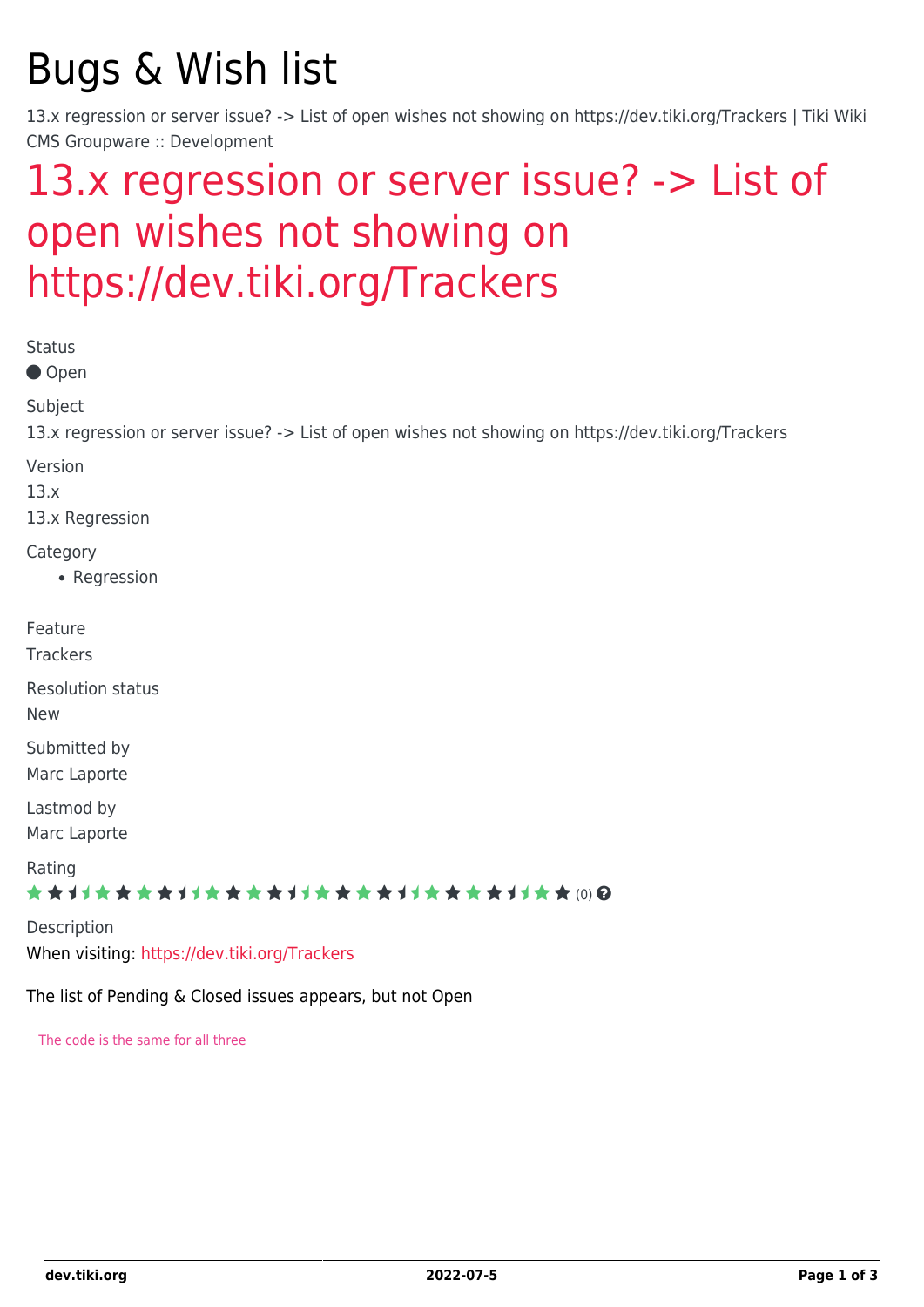```
!!Open
{wishes filtervalue="28" status="o"}
!!Pending
{wishes filtervalue="28" status="p"}
!!Closed
{wishes filtervalue="28" status="c"}
```
tps://dev.tiki.org/Trackers

#### $4k$

### **VVISNIIST**

# **Open**

#### Ż

# **Pending**

|                                   | Rating                   | <b>Subject</b>                                                                          |
|-----------------------------------|--------------------------|-----------------------------------------------------------------------------------------|
| . .                               | 含含含含含<br>$(0)$ $\odot$   | Add preview button to track<br>submissions (useful for wik                              |
| <b>Contract Contract Contract</b> | *****<br>$(0)$ $\odot$   | Add a select box to monitor<br>forum post, comments or tr<br>submission or wiki page at |
|                                   | . *****<br>$(0)$ $\odot$ | mod-last modif tracker ite<br>backwards                                                 |
|                                   | *****                    | Tracker plugin cannot upda                                                              |

Importance 10 high

Easy to solve? 7

Priority